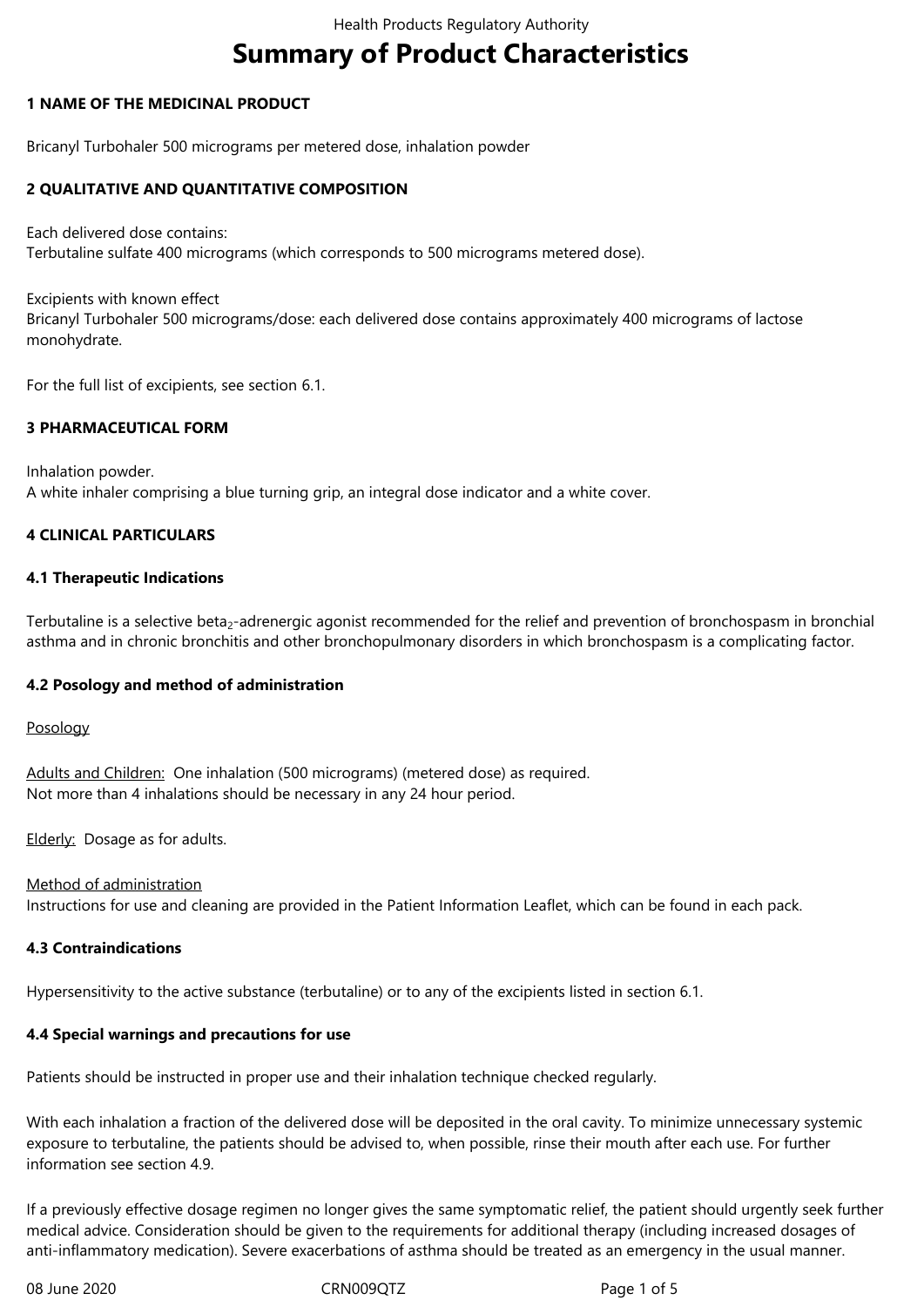#### Health Products Regulatory Authority

As for all beta $<sub>2</sub>$ -agonists caution should be observed in patients with thyrotoxicosis.</sub>

Cardiovascular effects may be seen with sympathomimetic drugs, including Bricanyl. There is some evidence from post-marketing data and published literature of rare occurrences of myocardial ischaemia associated with beta agonists. Patients with underlying severe heart disease (e.g. ischaemic heart disease, arrhythmia or severe heart failure) who are receiving Bricanyl should be warned to seek medical advice if they experience chest pain or other symptoms of worsening heart disease. Attention should be paid to assessment of symptoms such as dyspnoea and chest pain, as they may be of either respiratory or cardiac origin.

Due to the positive inotropic effect of beta<sub>2</sub>-agonists, these drugs should not be used in patients with hypertrophic cardiomyopathy.

Due to the hyperglycaemic effects of beta<sub>2</sub>-agonists, additional blood glucose measurements are initially recommended when Bricanyl therapy is commenced in diabetic patients.

Potentially serious hypokalaemia may result from beta<sub>2</sub>-agonist therapy, mainly with parenteral or nebulised administration. Particular caution is advised in acute severe asthma as this effect may be augmented by hypoxia. The hypokalaemic effect may be potentiated by concomitant treatment with xanthine derivatives, corticosteroids and/or diuretics (see section 4.5). It is recommended that serum potassium levels are monitored in such situations.

Bricanyl Turbohaler contains lactose monohydrate (<1 mg/inhalation). This amount does not normally cause problems in lactose intolerant people. The lactose may contain small amounts of milk protein residues. In patients with hypersensitivity to milk proteins, these small amounts may cause allergic reactions. Patients with rare hereditary problems of galactose intolerance, total lactase deficiency or glucose‑galactose malabsorption should not take this medicine.

#### **4.5 Interaction with other medicinal products and other forms of interactions**

Beta-blocking agents (including eye drops), especially the non-selective ones such as propranolol, may partially or totally inhibit the effect of beta<sub>2</sub>-stimulants. Therefore, Bricanyl preparations and non-selective β-blockers should not normally be administered concurrently. Bricanyl should be used with caution in patients receiving other sympathomimetics.

#### Halogenated anaesthetics

Halothane anaesthesia should be avoided during beta<sub>2</sub>-agonists treatment, since it increases the risk of cardiac arrhythmias. Other halogenated anaesthetics should be used cautiously together with beta<sub>2</sub>-agonists.

#### Potassium depleting agents and hypokalaemia

Owing to the hypokalaemic effect of beta-agonists, concurrent administration with Bricanyl of serum potassium depleting agents known to exacerbate the risk of hypokalaemia, such as diuretics, methyl xanthines and corticosteroids, should be administered cautiously after careful evaluation of the benefits and risks with special regard to the increased risk of cardiac arrhythmias arising as a result of hypokalaemia (see section 4.4). Hypokalaemia also predisposes to digoxin toxicity.

There are some data which indicate that there is a risk of interaction between monoamine oxidase inhibitors, tricyclic antidepressants and terbutaline.

#### Paediatric population

Interaction studies have only been performed in adults.

#### **4.6 Fertility, pregnancy and lactation**

#### **Pregnancy**

Although no teratogenic effects have been observed in animals or in patients, Bricanyl should only be administered with caution during the first trimester of pregnancy.

#### Breast‑feeding

Terbutaline is secreted via breast milk but any effect on the infant is unlikely at therapeutic doses.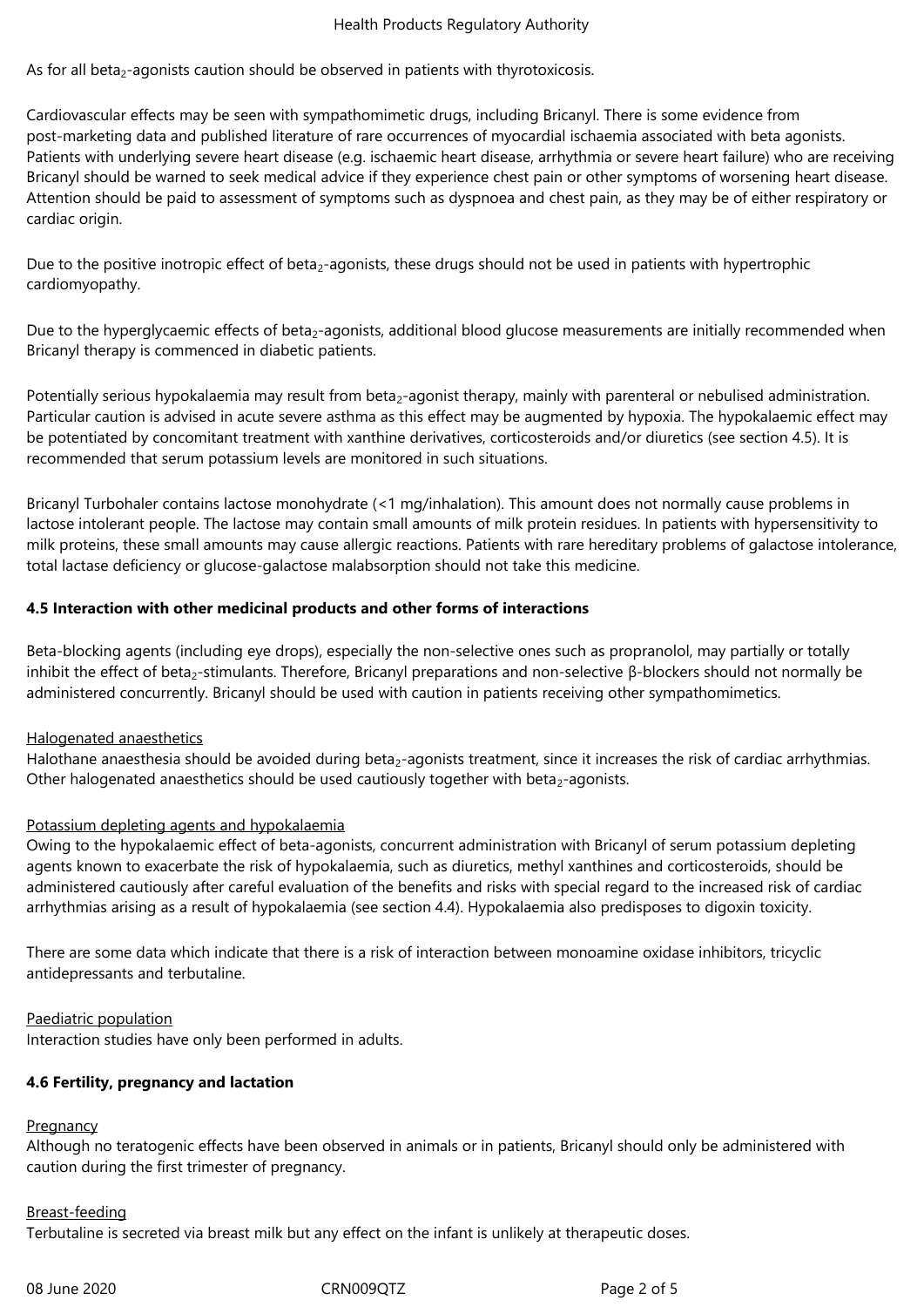#### **4.7 Effects on ability to drive and use machines**

Bricanyl Turbohaler has no or negligible influence on the ability to drive and use machines.

## **4.8 Undesirable effects**

#### Summary of the safety profile

The frequency of adverse reactions is low at the recommended dose. Terbutaline given by inhalation is unlikely to produce significant systemic effects when given in recommended doses. Most of the adverse reactions are characteristic of sympathomimetic amines. The majority of these effects have reversed spontaneously within the first 1-2 weeks of treatment.

Bricanyl Turbohaler inhalation powder contains lactose. The excipient lactose may contain small amounts of milk protein residues. In patients with hypersensitivity to milk proteins, these small amounts may cause allergic reactions.

#### Tabulated list of adverse reactions

Adverse reactions are listed below by system organ class and frequency. Frequencies are defined as very common (≥1/10), common (≥1/100 to <1/10), uncommon (≥1/1,000 to <1/100), rare (≥1/10,000 to <1/1,000), very rare (<1/10,000) and not known (cannot be estimated from the available data).

| <b>System Organ Class</b>                       | <b>Frequency Classification</b> | <b>Adverse Drug Reaction Preferred Term</b>                                                                      |
|-------------------------------------------------|---------------------------------|------------------------------------------------------------------------------------------------------------------|
| Metabolism and Nutrition Disorders              | Common                          | Hypokalaemia                                                                                                     |
| Psychiatric Disorders                           | Not known*                      | Sleep disorder and Behavioural disturbances,<br>such as agitation and restlessness                               |
| Nervous System Disorders                        | Very Common                     | Tremor<br>Headache                                                                                               |
|                                                 | Not known*                      | Psychomotor hyperactivity                                                                                        |
| Cardiac Disorders                               | Common                          | Tachycardia<br>Palpitations                                                                                      |
|                                                 | Not known*                      | Arrhythmias, e.g. atrial fibrillation,<br>supraventricular tachycardia and extrasystoles<br>Myocardial ischaemia |
| Respiratory, Thoracic and Mediastinal Disorders | Not known*                      | Bronchospasm**                                                                                                   |
| <b>Gastrointestinal Disorders</b>               | Not known*                      | Nausea                                                                                                           |
| Skin and Subcutaneous Tissue Disorders          | Not known*                      | Urticaria<br>Rash                                                                                                |
| Musculoskeletal and Connective Tissue Disorders | Common                          | Muscle spasms                                                                                                    |

\* Reported spontaneously in post-marketing data and therefore frequency regarded as not known

\*\* Drugs for inhalation may through unspecified mechanisms cause bronchospasm.

#### Reporting of suspected adverse reactions

Reporting suspected adverse reactions after authorisation of the medicinal product is important. It allows continued monitoring of the benefit/risk balance of the medicinal product. Healthcare professionals are asked to report any suspected adverse reactions via:

HPRA Pharmacovigilance Website: www.hpra.ie

# **4.9 Overdose**

There is [a potential fo](http://www.hpra.ie/)r progressive accumulation of dry powder in the mouthpiece of the Bricanyl Turbohaler that could be released if dropped (for example, from a table) towards the end of inhaler life. To minimize unnecessary systemic exposure to terbutaline, the patients should be advised to, when possible, rinse their mouth after each use.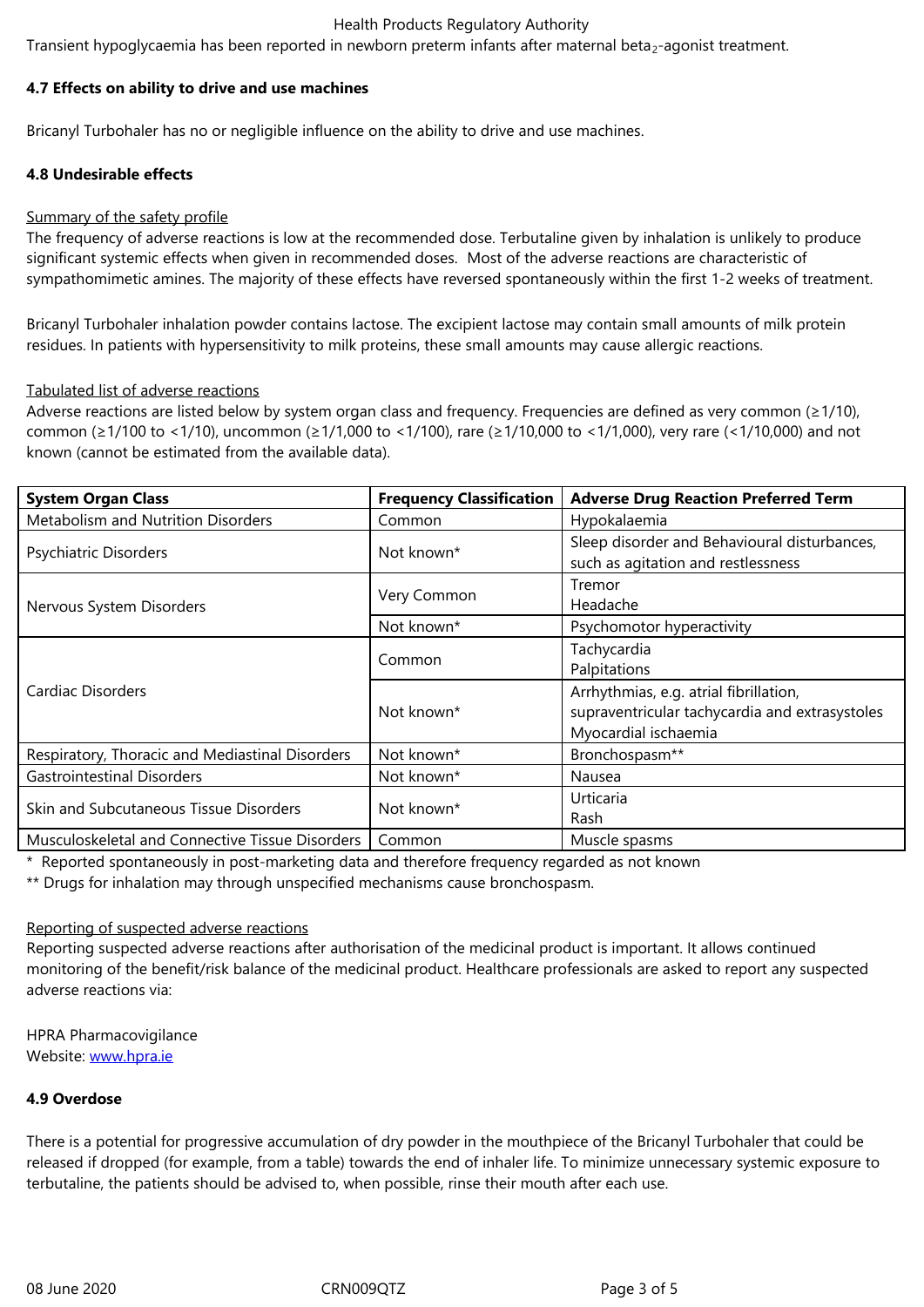#### Health Products Regulatory Authority

i) Possible symptoms and signs: Headache, anxiety, tremor, nausea, tonic cramp, palpitations, tachycardia and arrhythmia. A fall in blood pressure sometimes occurs. Laboratory findings: Hypokalaemia, hyperglycaemia and metabolic acidosis sometimes occur.

## ii) Treatment:

Mild and moderate cases: Reduce the dose.

Severe cases: Gastric lavage, administration of activated charcoal (where suspected that significant amounts have been swallowed). Determination of acid-base balance, blood sugar and electrolytes, particularly serum potassium levels. Monitoring of heart rate and rhythm and blood pressure. Metabolic changes should be corrected. A cardioselective beta-blocker (e.g. metoprolol) is recommended for the treatment of arrhythmias causing haemodynamic deterioration. The beta-blocker should be used with care because of the possibility of inducing bronchoconstriction: use with caution in patients with a history of bronchospasm. If the beta<sub>2</sub>-mediated reduction in peripheral vascular resistance significantly contributes to the fall in blood pressure, a volume expander should be given.

## **5 PHARMACOLOGICAL PROPERTIES**

## **5.1 Pharmacodynamic properties**

Pharmaco-therapeutic group: Selective beta<sub>2</sub>-adrenoreceptor agonist, terbutaline, ATC code: R03A C03.

Terbutaline sulfate is an adrenergic agonist which predominantly stimulates beta<sub>2</sub>-receptors, thus producing relaxation of bronchial smooth muscle, inhibition of the release of endogenous spasmogens, inhibitions of oedema caused by endogenous mediators and increased mucociliary clearance.

Inhaled terbutaline acts within a few minutes and has a duration for up to 6 hours. Treatment with Bricanyl Turbohaler is effective even during an acute asthma attack.

#### **5.2 Pharmacokinetic properties**

After inhalation via Turbohaler, the absolute pulmonary bioavailability is about 16% of the delivered dose at a normal inhalation flow rate. Following administration of a single 1.5 mg dose (3 inhalations of 0.5 mg), maximum plasma concentration ( $C_{\text{max}}$ ) of terbutaline of 12 nmol/L was achieved around 1.3 hours post-dose ( $t_{\text{max}}$ ); the area under the plasma concentration-time curve (AUC<sub>inf</sub>) was 96.6 nmol\*h/L and elimination half-life (t<sub>1/2</sub>) was about 12 hours. Terbutaline is mainly metabolised by conjugation with sulphuric acid and excreted as the sulfate conjugate. No active metabolites are formed.

#### **5.3 Preclinical safety data**

The major toxic effect of terbutaline, observed in toxicological studies, is focal myocardial necrosis. This type of cardiotoxicity is a well-known class-effect, and the effect of terbutaline is similar to or less pronounced than that of other beta-receptor agonists.

# **6 PHARMACEUTICAL PARTICULARS**

#### **6.1 List of excipients**

Lactose monohydrate (which may contain milk protein residue).

#### **6.2 Incompatibilities**

Not applicable.

# **6.3 Shelf life**

3 years